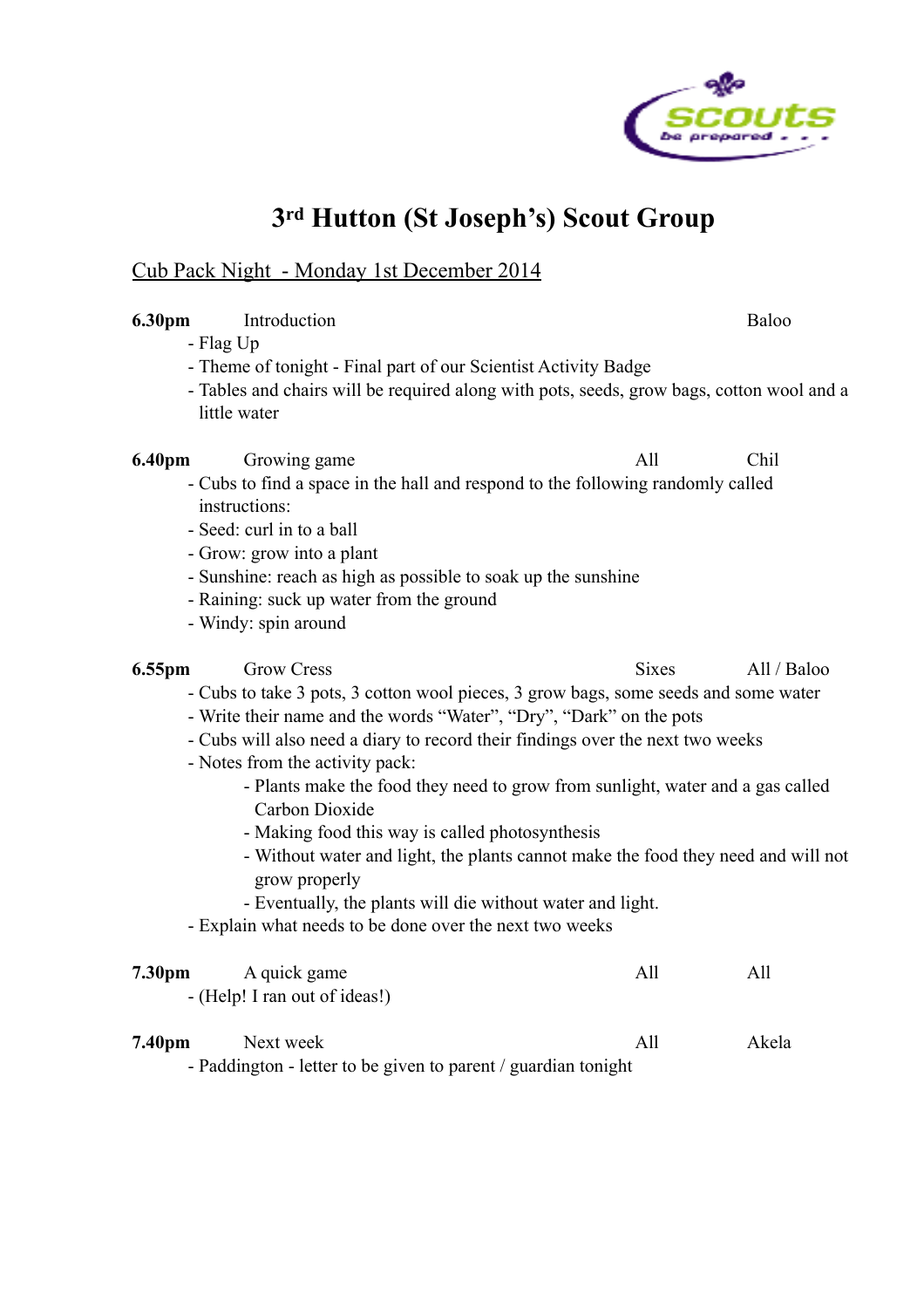

**7.45pm** Prayer Baloo

### **7.45pm Flag down & break circle**

*For each new morning with its light, For rest and shelter of the night, For health and food, For love and friends, For everything Thy goodness sends.* 

*Amen.*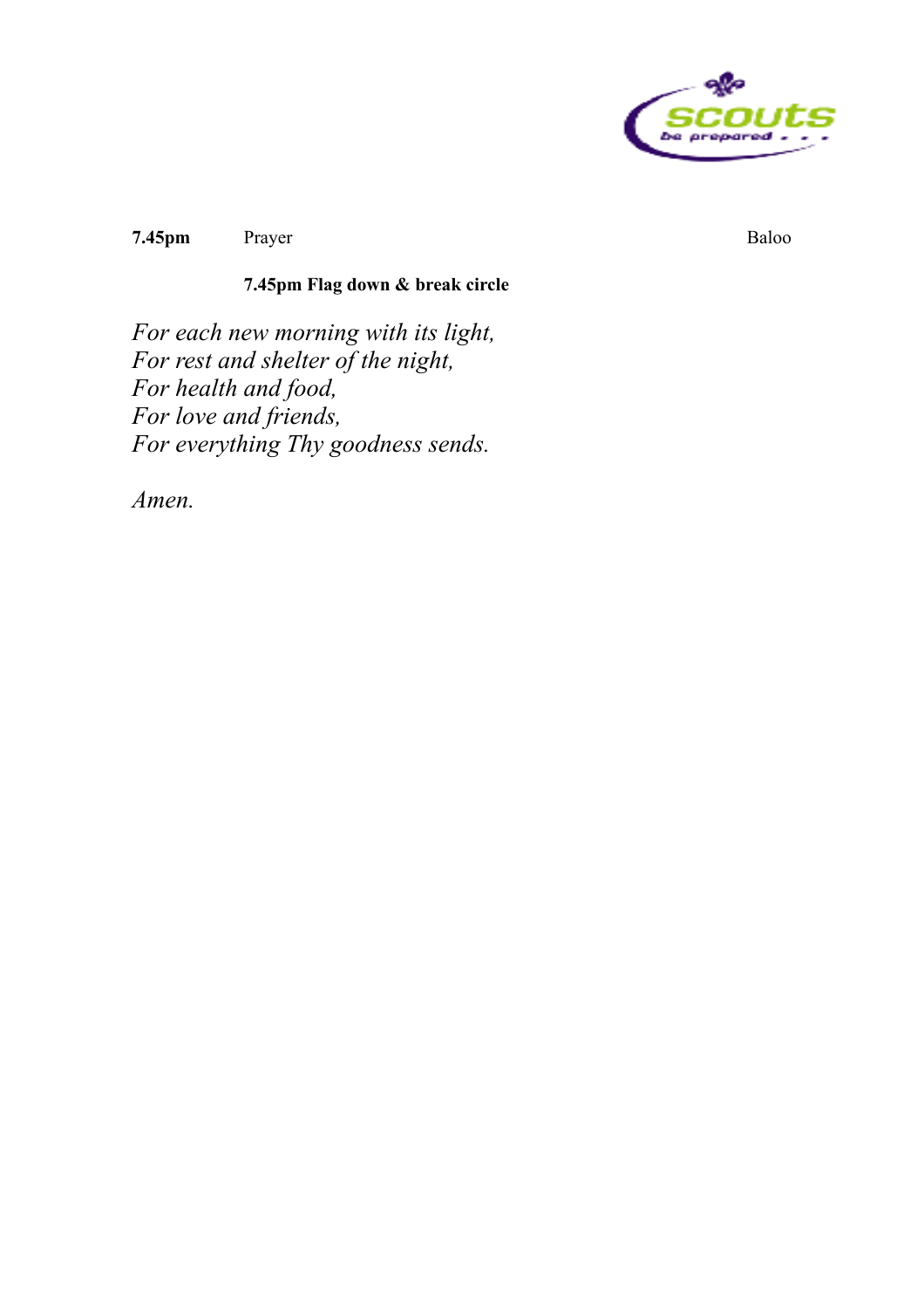

# **Growing Cress**

- 1. Put a piece of damp cotton wool in the bottom of each of the containers and sprinkle the seeds onto the cotton wool. Press the seeds down gently
- 2. Cover the pots with cling film or put into a plastic bag and put in a warm place (a windowsill is ideal)
- 3. Check every day and make sure the cotton wool does not dry out (add a little water if you think it is getting dry)
- 4. Once you can see small shoots, take the cling film or plastic bag off and leave the containers in a warm and sunny place for a week. Keep checking to make sure the cotton wool does not dry out
- 5. After one week, stop watering one container. Put another one in a dark place (inside a cupboard or a box). Leave the third container on the windowsill and water it enough to keep the cotton wool damp. Draw a picture of each pot and write your observations below
- 6. After the second week, compare the cress in the containers and see what has happened to it. Draw a picture of each pot and write your observations below.